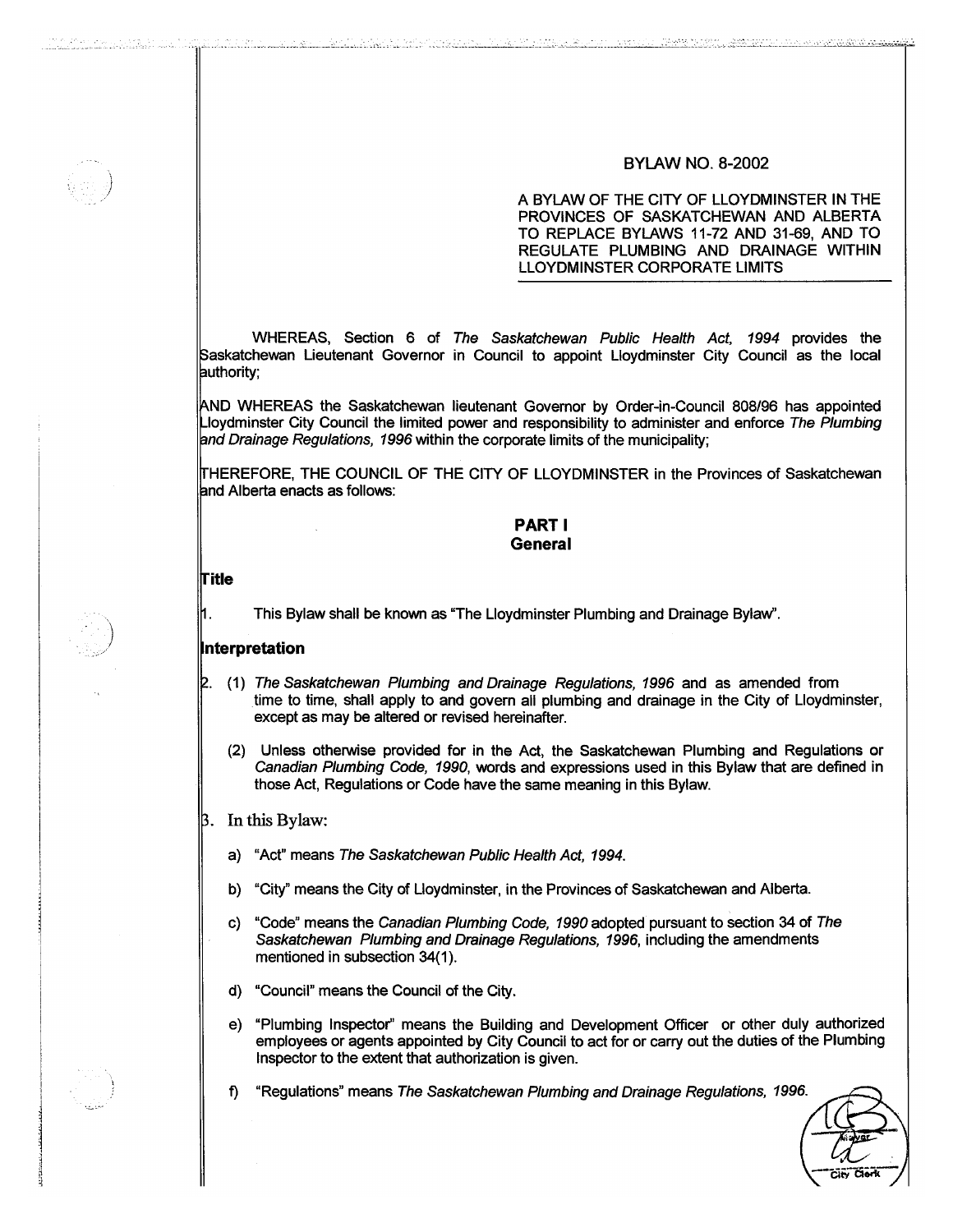# **Enforcement and application**

4. The Building and Development Officer, or any duly authorized employees or agents by City Council to act for or carry out the duties of the Plumbing Inspector, shall be responsible for the enforcement of this Bylaw and the Regulations in its jurisdictional area.

.<br>Patriotateit men aan kristan (\*

vi opist va tak

mentara di buoloko badari

#### **Appointment of inspectors**

5. City Council shall appoint the Building and Development Officer, or any other specified employees or contracted agents authorized by City Council to act as a plumbing inspector for its jurisdictional area.

#### **Permit required**

<u>anders de la provincia de la companya de la provincia de la compa</u><br>La companya de la companya de la companya de la companya de la companya de la companya de la companya de la co

- 6. (1) No person shall establish, construct, extend, renovate, alter or repair a plumbing system or private sewage works, or connect a plumbing system to a communal sewage works or communal waterworks, except under the authority of a plumbing permit.
	- (2) Subsection (1) does not apply to:
		- a) the repair or replacement of a valve, faucet or fixture;
		- b) the repair of a leak;
		- c) forcing out a stoppage where no change in the piping is required; or
		- d) the installation of a water treatment device, underground sprinklers, or a domestic dishwashing machine or laundry machine.
	- (3) Subsection (1) does not apply to a mobile home, trailer or manufacture structure where the unit has been approved by the Canadian Standards Association as complying with the applicable standard.
	- (4) A plumbing permit is not required to connect a mobile home or trailer to any waterworks or sewage works in a mobile home park.
	- (5) A plumbing permit ceases to be valid if the work for which it is issued is not commenced within six months of the date of issue.

#### **Application for permit**

7. A person who is required to hold a permit shall apply for the permit to the City in the form provided by the City.

#### **Information to accompany permits**

- 8. (1) An application for a plumbing permit, excepting a plumbing permit pertaining to a single dwelling unit, must be accompanied by:
	- a) a specification or sectional drawing of the proposed work; and
	- b) where more than five fixtures are to be installed:
		- i) A plan that shows the location and size of each building drain and of each trap or inspection piece that is on the building drain; and

**City Civic**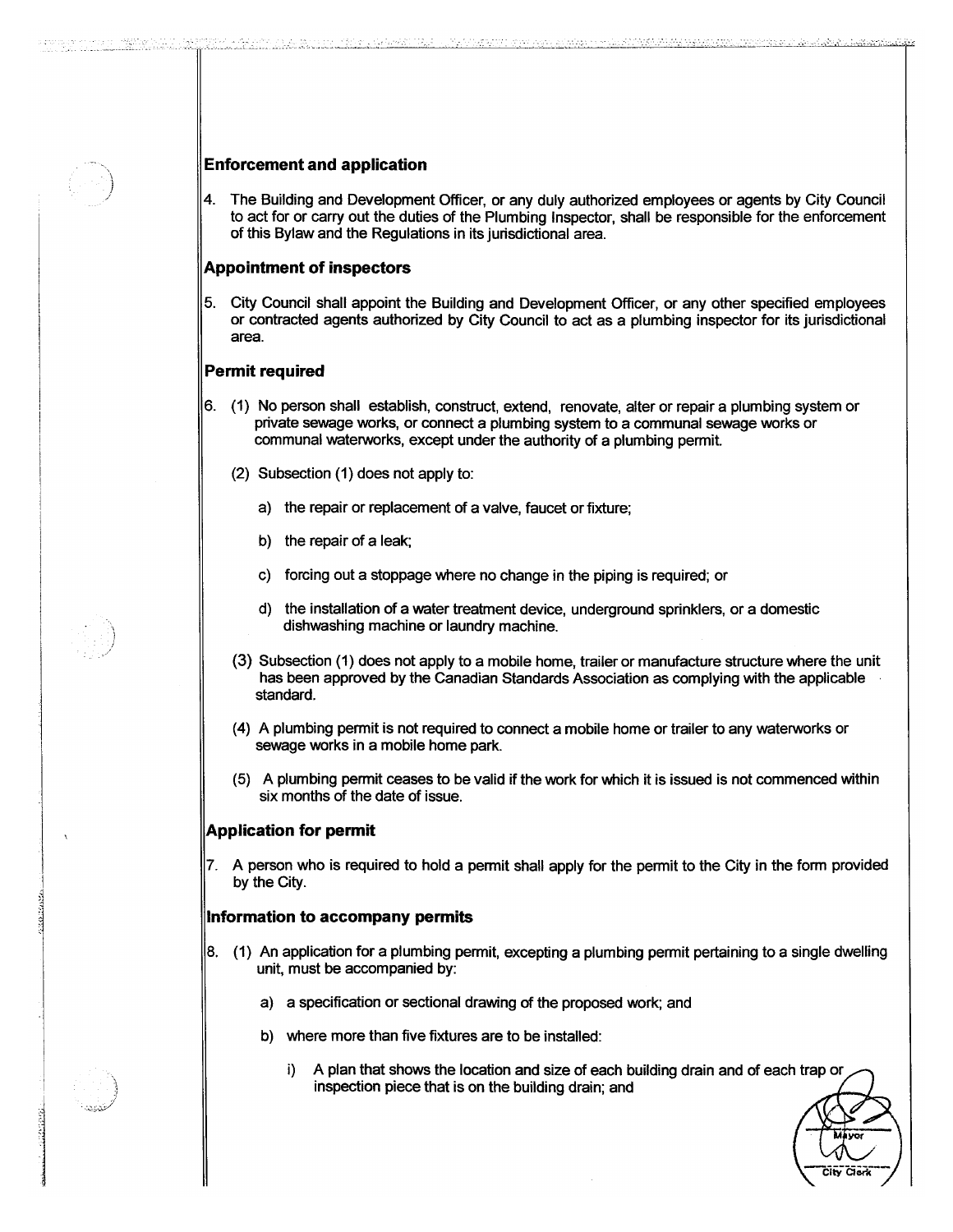ii) A sectional drawing that shows the size and location of each soil-or-waste pipe trap and vent pipe, and the material of which it is made.

<u>Tich spiel de l'homografie de la production de la production de la production de la production de la production de la production de la production de la production de la production de la production de la production de la p</u>

(2) Where a plumbing permit has been issued on the basis of an application accompanied by materials required pursuant to subsection (1), the permit holder must carry out the work in a manner consistent with the information contained in those materials, unless the Plumbing Inspector gives his prior written approval for a deviation.

#### **Issuance of permits**

a anns.<br>D'ann

alizan e de

- 9. (1) Where an application has been made for a plumbing permit, the Plumbing Inspector may:
	- a) issue the permit, subject to any reasonable terms or conditions; or
	- b) refuse to issue the permit.
	- (2) Without restricting the generality of clause (1)(b), the Plumbing Inspector may refuse to issue a permit to a person who:
		- a) has not paid any fee required pursuant to these regulations;
		- b) at the time of applying for the permit, has a defective work of plumbing installation outstanding;
		- c) has submitted an incomplete application, or an application that contains false or misleading information; or
		- d) demonstrates an inability to perform the work of plumbing installation in a manner that is safe and acceptable in the opinion of the Plumbing Inspector.
	- (3) Subject to subsections (4), a permit may only be issued to:
		- a) a person who possesses a certificate of qualification as a journeyman plumber issued by either the Province of Saskatchewan or Alberta, a person who possesses an interprovincial certificate of journeyman qualification, or a person or firm employing one or more of those persons, where the plumbing is to be done in a city;
		- b) a person or firm mentioned in clause (a), or a person who possesses a second-class plumber's certificate issued by either the Province of Saskatchewan or Alberta before September 1, 1986, where the plumbing is to be done in the City, other than the City, that has a communal sewage works or communal waterworks in operation or under construction; or

a person or firm mentioned in clause (a) or (b), or a person who possesses a special permit for plumbing issued pursuant to The Apprenticeship and Trade Certification Act and the regulations made pursuant to that Act and who is acceptable to the City.

(4) In addition to the persons who meet the requirements set out in sub-section (3), a permit to install a building sewer, water services or a private sewage works may be issued to a sewage, water or plumbing contractor who has been found to be a qualified person by the City.

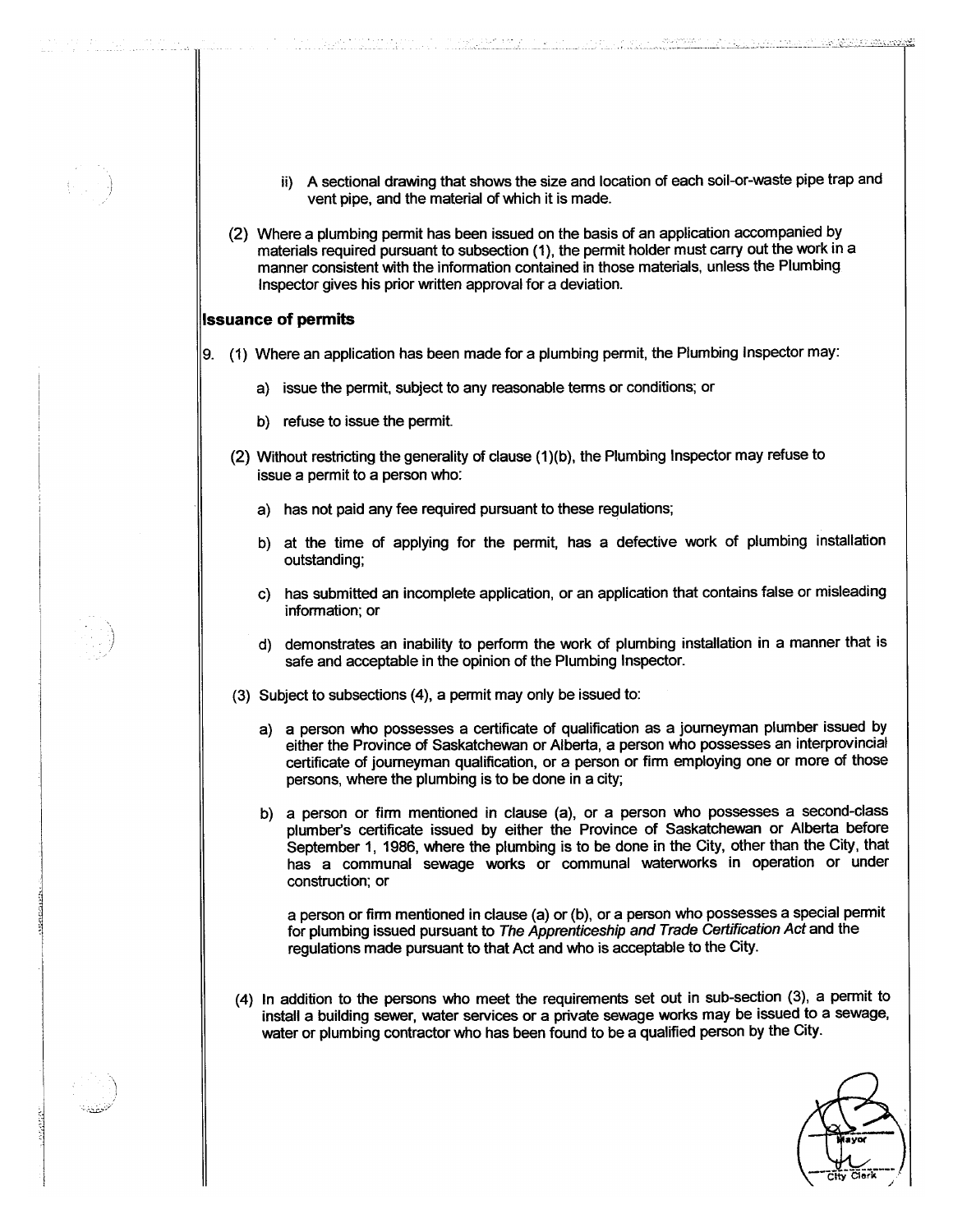#### **Permit fees**

- 0. (1) In this section **"fixture"** does not include a floor drain, hot water tank, water treatment device, underground sprinkler system, or a domestic dishwashing machine or laundry machine.
	- (2) The fee for a plumbing permit shall be as set out in Appendix 'A'.
	- (3) Where a permit to perform work is not obtained before the work is commenced, the fee for the permit to perform the work is to be doubled, unless Council of the City is of the opinion that hardship or injustice would result from doubling the fee.
	- (4) For the purposes of subsection (3) proof that a permit was obtained is the responsibility of the permit holder.
	- (5) Where it is necessary to re-inspect an installation connected to a communal sewage works or a communal waterworks due to noncompliance with the standards imposed by the Saskatchewan Plumbing and Drainage Regulations, 1996 or the Code, the permit holder may be charged an additional fee, payable to the City, subject to subsection (2), to which the original fee was payable, equal to the lesser of:
		- a) the amount of the original fee; or

<u>Leolis del Rolley de Santo de la provincia del control de la controlación de la controlación de la control de</u>

b) \$100.

# <sup>I</sup>**nspection**

- 11. (1) A plumbing system or a private sewage works for which a permit is required pursuant to the Regulations and this Bylaw:
	- a) may be inspected or tested by the City at any time; and
	- b) shall not be put into use until permission has been granted by the Plumbing Inspector.
	- (2) A permit holder who has executed work for which a permit has been issued shall notify the Plumbing Inspector when the work is ready for inspection and testing.
	- (3) The permit holder shall provide the equipment, material, power and labour that is required for the inspection and testing.
	- (4) The permit holder, or a representative of the permit holder who possesses qualification acceptable to the City, shall be present at the time of the inspection.
	- (5) No part of the plumbing system or the private sewage works is to be covered until permission is granted by the City.
	- (6) If any part of the plumbing system or the private sewage works is covered before permission is granted, the permit holder shall uncover it if the Plumbing Inspector so directs.
	- (7) If any part of the plumbing system or the private sewage works is not approved by the Plumbing Inspector:
		- a) the permit holder shall make any necessary alterations, connections or replacements; and



<u>det av andre fall et van de namme gruppe</u>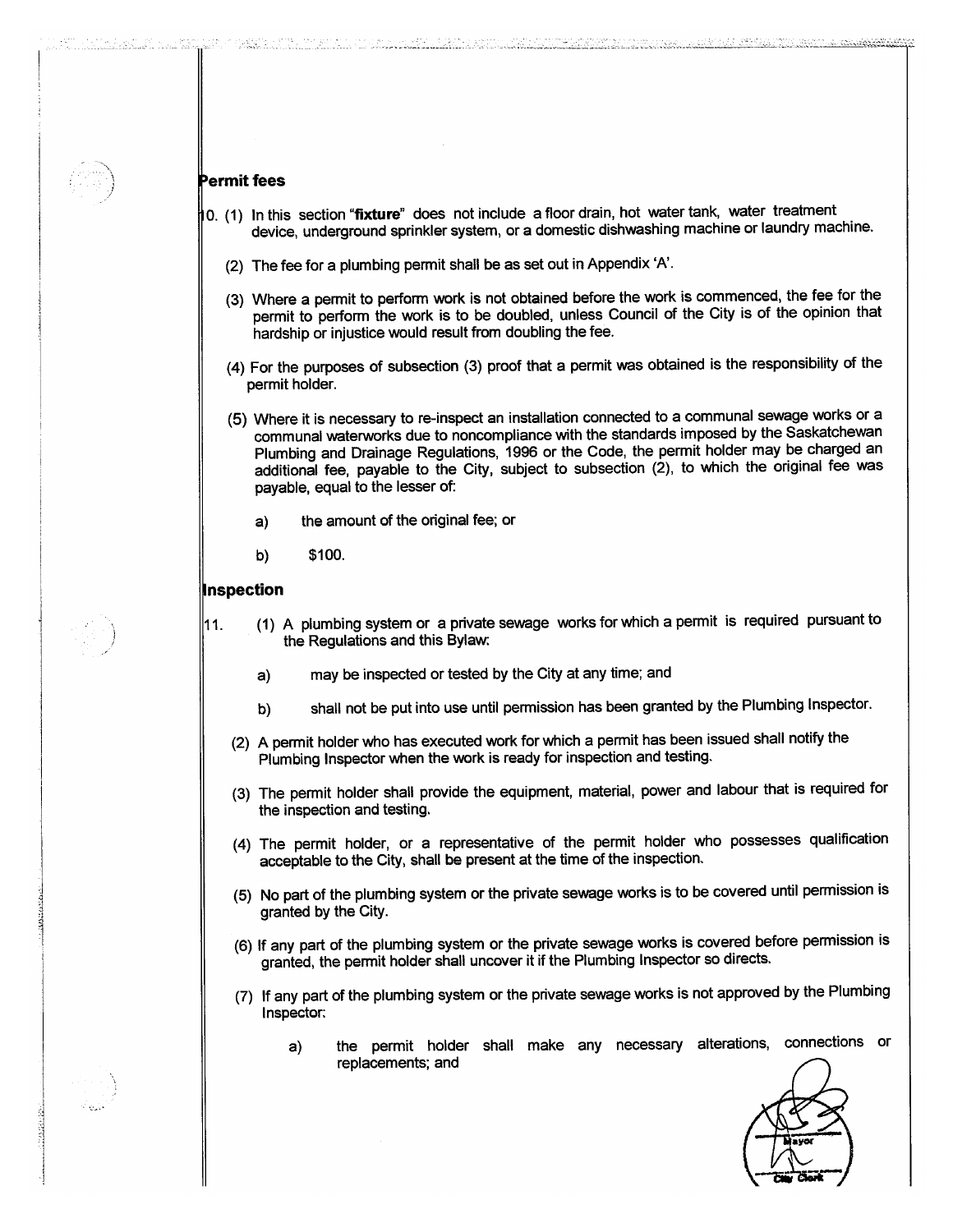b) the work is subject to any further inspection and testing that the Plumbing Inspector considers necessary.

AS A CHÉANN A AN DAILEAN AN CAMAIL IOMAIS A CHANN AN AIR AN AIR AIR AN AS AN AIR AIR AIR A

# **Existing system**

12. (1) The Plumbing Inspector may:

- a) inspect an existing plumbing system or private sewage works; and
- b) if, in the opinion of the Plumbing Inspector, the plumbing system or private sewage works is faulty or defective, require the owner of the plumbing system or the private sewage works to subject it to a test satisfactory to the Plumbing Inspector.
- (2) Where a test required pursuant to subsection (1) indicates that an existing plumbing system or private sewage works is faulty or defective, the owner shall make any repair, alteration or replacement that the Plumbing Inspector considers necessary.

# **Certificates of approval**

- 13. (1) If requested, a certificate of approval shall be issued to the owner and the permit holder when a plumbing system or private sewage works has been found satisfactory on its final inspection, except where the plumbing system is certified by the Canadian Standards Association.
	- (2) A certificate of approval for the plumbing system of a manufactured structure, mobile home or trailer constructed in Saskatchewan or Alberta that is not certified by the Canadian Standards Association is to be issued by the Plumbing Inspector in a form provided by the City, and is to be affixed to the drain or stack in the interior of the structure so as to be readily visible during final inspection.

# **Responsibility remains with permit holder**

14. Notwithstanding the issuance of a permit, the approval of plans or specifications, approval on a test or inspection, or any other act or bylaw of the City, the permit holder shall ensure that all work undertaken pursuant to the Regulations or this Bylaw complies with the requirements of the Act, the Regulations and the Code.

# **Permitted deviations**

15. The Plumbing Inspector may authorize deviations from the requirements established by these regulations where the plumbing system of a building, trailer, manufactured structure or mobile home that is in existence at the time the Regulations come into force is altered, repaired or renovated, if the deviation is necessary in the opinion of the Plumbing Inspector, and if the deviation poses no danger to public health or safety.

# **Alternative materials and methods**

16. Notwithstanding any other provision of this Bylaw or the Regulations, an alternative material or method of construction may be used with the prior written authorization of the Plumbing Inspector, if the Plumbing Inspector is satisfied that the alternative material or method of construction provides a level of protection to public health and safety at least equivalent to that provided by the material or method of construction otherwise required by the Regulations or Code.



<u>Administrações de constan</u>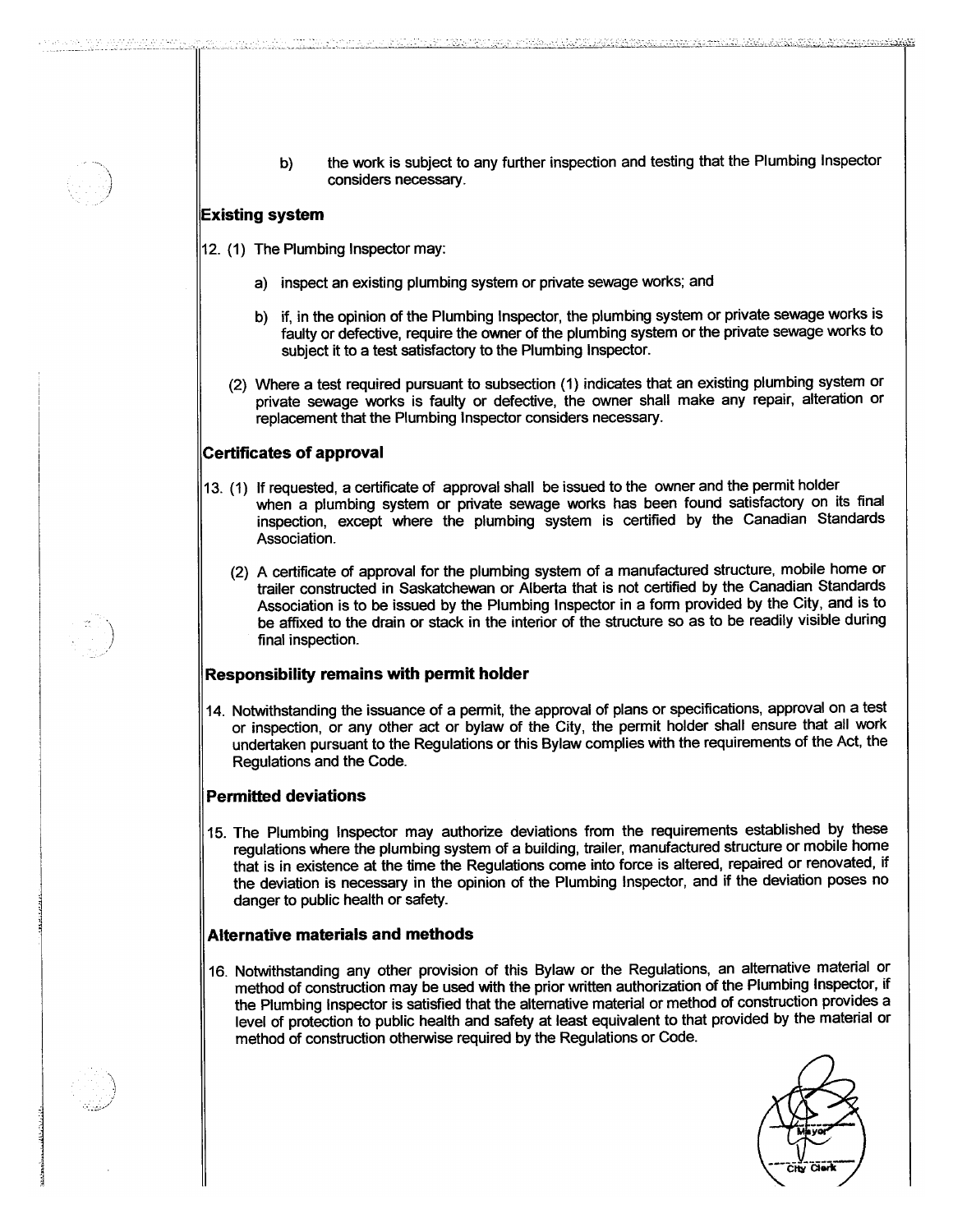# **Compulsory installation of fixtures**

<u>Kili Kanati ya Ma</u>

- 17. (1) The owner of any building that is situated on property abutting a municipal water main or municipal sewer main shall, within 60 days of receiving notice from City Council:
	- a) install in the building, at his or her own expense, a water closet and sink or lavatory, and any other fixtures the council considers necessary; and

<u> Mikali Birin Kayaya ye eo elkalishi Mjika Madalu, Alani bashka Mateksani Alan</u>

- b) cause them to be connected to the municipal water main or municipal sewer main, as the case may be.
- (2) Where there is a public washroom in a building mentioned in subsection (1), the owner shall provide a hot water supply to the public washroom.

#### **Connection to sewage works**

- 18. (1) The owner of any building in which plumbing fixtures are installed shall ensure that the fixtures are connected to the municipal sewer main, but not roof or other storm water.
	- (2) Pursuant to the Regulations and Code, multi-dwelling units situated within a building located entirely upon one unsubdivided parcel of land may be serviced by a common water service pipe, a common building drain and a common water service pipe extending to the water main and to the sewer main. Upon any conventional or bareland condominium subdivision of the parcel of land (except under The Condominium Property Acts of the Province of Saskatchewan or Alberta) so that the building containing the multi-dwelling unit is no longer situated entirely upon one unsubdivided parcel of land, then a separate water service pipe, a separate building drain and a separate water service pipe extending to the water main and to the sewer main must be installed for each portion of the building containing row houses that is located on a separate parcel of land.

#### **PART II Sewage Works**

# **Application of Part**

- 19. (1) The rules set out in this Part apply to the construction or operation of a commercial and industrial business connected to the City sewerage system.
	- (2) The rules for private sewage works shall be as set out in the Regulations and Code.

#### **Interceptors**

20. Grease, oil and sand interceptors shall be provided on private property for all commercial or institutional food preparation, commercial or industrial garages, gasoline service stations and vehicle and equipment washing establishments. Interceptors will be required for other types of business when in the opinion of the Plumbing Inspector they are necessary for proper handling of liquid wastes containing grease in excessive amounts, or any flammable wastes, sand, other harmful ingredients, except that such interceptors shall not be required for private living quarters or dwelling units. All interceptors shall be of a type and capacity required by the Regulations and Code and shall be so located as to be readily and easily accessible for cleaning and inspection. Where installed all grease, oil and sand interceptors shall be maintained by the occupant at his expense in continuously efficient operation at all times.

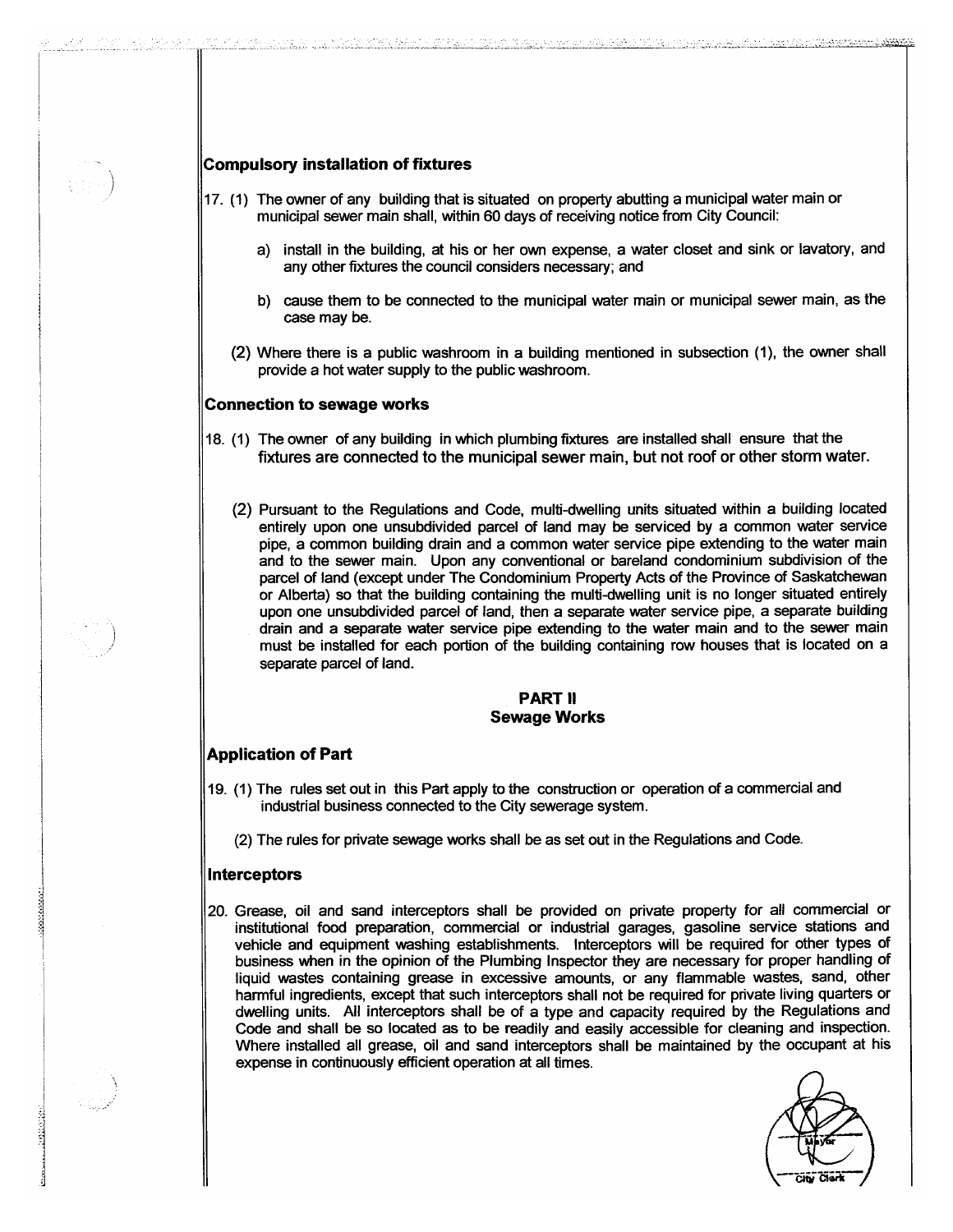#### **Blockage**

21. In case any blockage, either wholly or in part, of said sewerage system is caused by reason of failure, omission or neglect to comply strictly with the foregoing provisions, the owner, proprietor or occupier concerned therein shall, in addition to any penalty for infraction of the provisions hereof, be liable to the City for all costs of clearing such blockage and for any other amount for which the City may be held legally liable because of such blockage.

<u>is distributed a france in the community of the P</u>

#### **Abandonment of private services**

- 22. (1) The owner of any private sewerage system to be abandoned shall, at the owner's expense, install a capping device approved by the City on the pipe leading from the sewer service at a suitable location within the property so that:
	- a) storm water and sewage will not back up into the property;
	- b) soil or subsurface water will not enter the City sewerage system.

#### **PART Ill**

#### **Mobile Home Park Water and Sewer Services**

23. The owner of a mobile home park containing mobile homes or trailers in which plumbing fixtures are installed shall ensure that the fixtures are connected to the City sewage works in accordance with the requirements under the Regulations.

# **PART IV**

# **Enforcement**

#### **Inspection, investigation, inquiry, search**

- 24. (1) For the purposes of enforcing and administering the Regulations, Code, or this Bylaw made pursuant to the Public Health Act, 1994, a Plumbing Inspector, or other duly authorized employees or agents of the City may carry out his duties pursuant to section 53 of the Act.
	- (2) Where the Plumbing Inspector or other duly authorized employees or agents of the City form the opinion that a contravention has been made to the Regulations, Code or this Bylaw, an order may be made pursuant to the Act.

#### **Contents of orders**

- 25. Except as otherwise provided in the Act, the Regulations or this Bylaw made pursuant to this Act, an order made pursuant to the Act:
	- a) must be in writing;
	- b) may specify time limits for commencing any action required by the order and for complying with the order or any portion of the order;
	- c) may specify the manner, method or procedures to be used in complying with the order;
	- d) may be revoked, suspended or amended by the person who made the order or by another person acting in the same capacity.

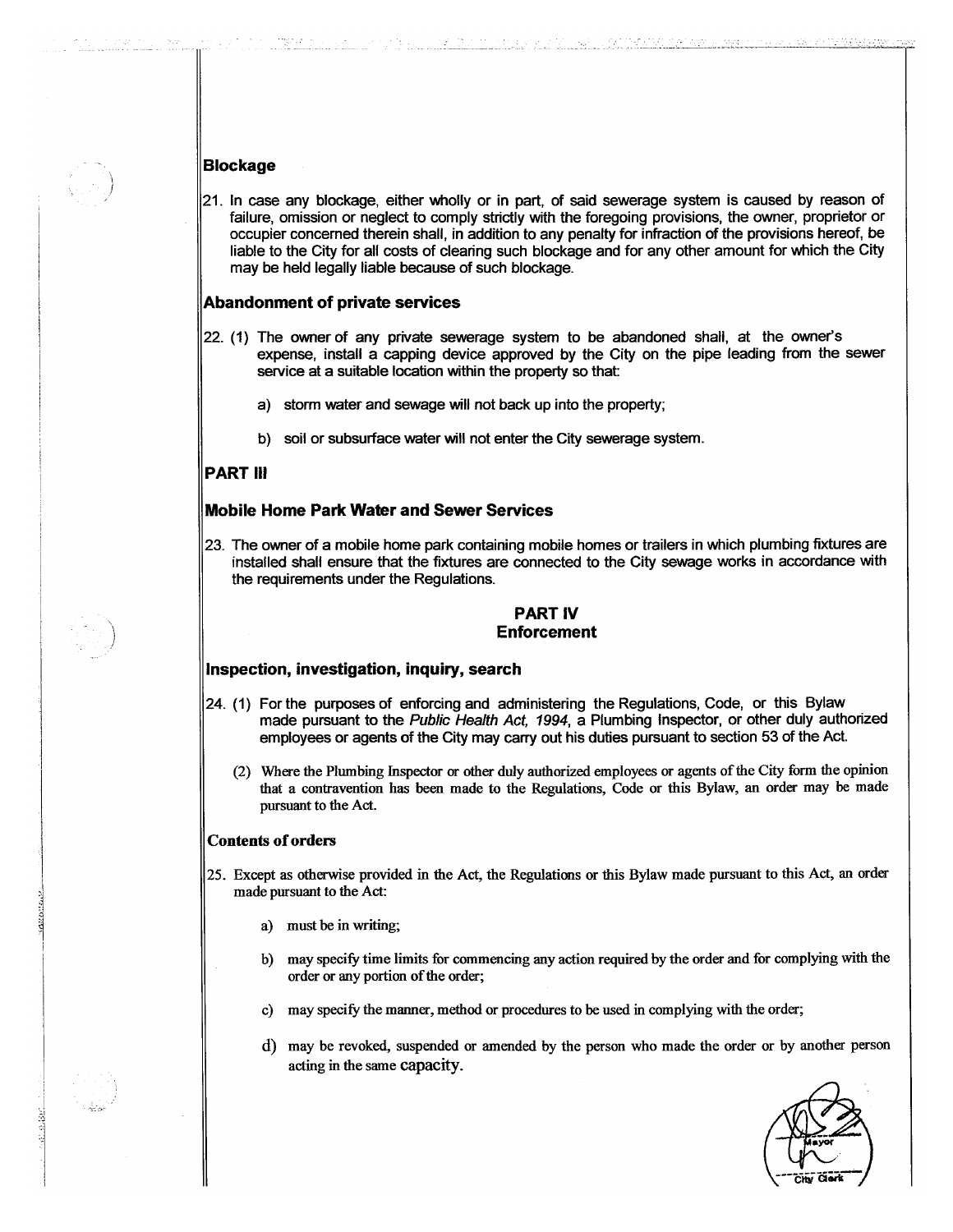#### Service orders

المناسبة المتحدث المناسبة.<br>المناسبة المناسبة المناسبة المناسبة

 $\beta$ 6. (1) Except as otherwise provided in the Act, the Regulations or this Bylaw made pursuant to the Act, an order made pursuant to the Act must be served on the person to whom it is directed.

-20 yang buong mada

- (2) An order may be served personally or mailed by registered mail to the last known address of the person being served.
- (3) An order served by registered mail is deemed to have been received on the seventh day following the day of its mailing, unless the person to whom it was mailed establishes that, through no fault of that person, the person did not receive the order or received it at a later date.

#### **Default**

- 7. (1) Where a person to whom an order pursuant to the Act is directed fails to comply with the order, the person who made the order may carry out the actions specified in the order and recover the cost of doing so from the person to whom the order was directed.
	- (2) For the purpose of recovering the costs mentioned in subsection (1), the person who made the order may commence an action against the person to whom the order was directed.
	- (3) Where the order was made by City Council and the person to whom the order was directed owns real property that is located within the City, the costs may be added to the tax payable on the property and collected in the same manner as taxes on the property.

#### **Injunction**

- 28. (1) Where a person to whom an order pursuant to the Act is directed fails to comply with the order, the City may apply to the Court of Queen's Bench for an order requiring the person to whom the order is directed to comply with the order.
	- (2) An application pursuant to subsection (1) is to be made by notice of motion, a copy of which must be served on the person to whom the order is directed.

#### **Offence and penalty**

- 29. Every person who contravenes any provision of the Act, the Regulations, or this Bylaw or order made pursuant to the Act is guilty of an offence and liable on summary conviction:
	- a) in the case of an individual:
		- i) for a first offence:
			- a) to a fine of not more than \$75,000; and
			- b) to a further fine of not more than \$100 for each day during which the offence continues; and
		- ii) for a second or subsequent offence:
			- a) to a fine of not more than \$100,000; and
			- b) to a further fine of not more than \$200 each day during which the offence coptinues; and

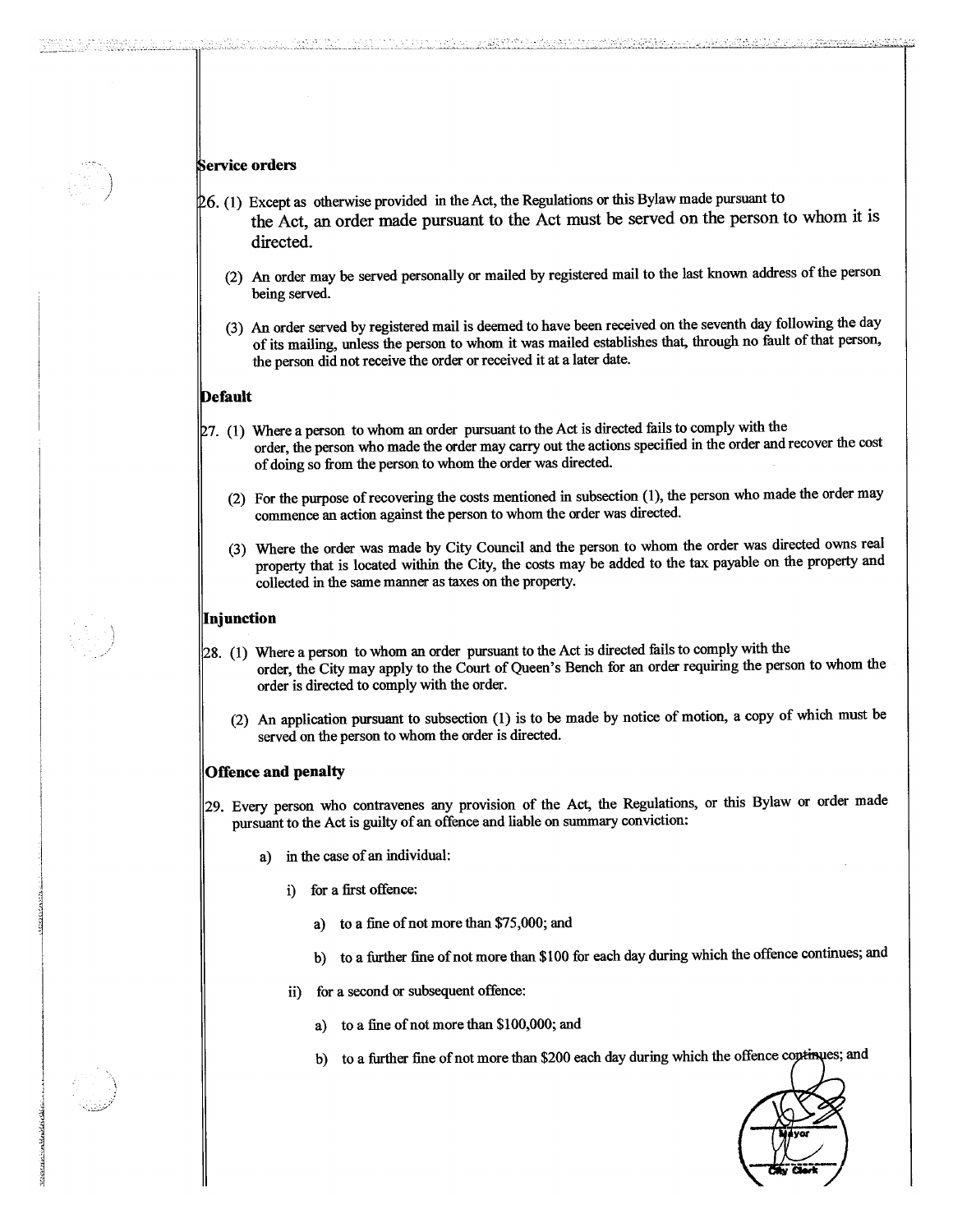

ansarang

- b) in the case of a corporation;
	- i) for the first offence:
		- a) to a fine of not more than \$100,000; and
		- b) to a further fine of not more than \$1,000 for each day during which the offence continues; and
	- ii) for a second or subsequent offence:
		- a) to a fine of not more than \$250,000; and
		- b) to a further fine of not more than \$5,000 for each day during which the offence continues.

#### **ffences by corporations**

 $\parallel$  80. Where a corporation is guilty of an offence mentioned in section 29, every officer, director, manager or agent of the corporation who directed, authorized or participated in the commission of the offence is also guilty of the offence and is liable on summary conviction to the penalties for the offence that are set out in section 29, whether or not the corporation has been prosecuted.

**SECURERS REP** 

#### **imitation**

1. No prosecution with respect to an alleged offence pursuant to the Act, the Regulations, or this Bylaw or orders made pursuant to the Act is to be commenced after two years from the day of the commission of the alleged offence.

HIS BYLAW shall repeal Bylaw No. 11-72 and Bylaw No. 31-69.

INTRODUCED AND READ a first time this  $18<sup>th</sup>$  day of February, 2002, A.D.

READ a second time this  $4<sup>th</sup>$  day of March, 2002, A.D.

READ a third time this  $4<sup>th</sup>$  day of March, 2002, A.D.

A POST COMPLETE LA LIMITATION MANUSCRAPTER CONTINUES.

MAYOR

**CITY CLERK**